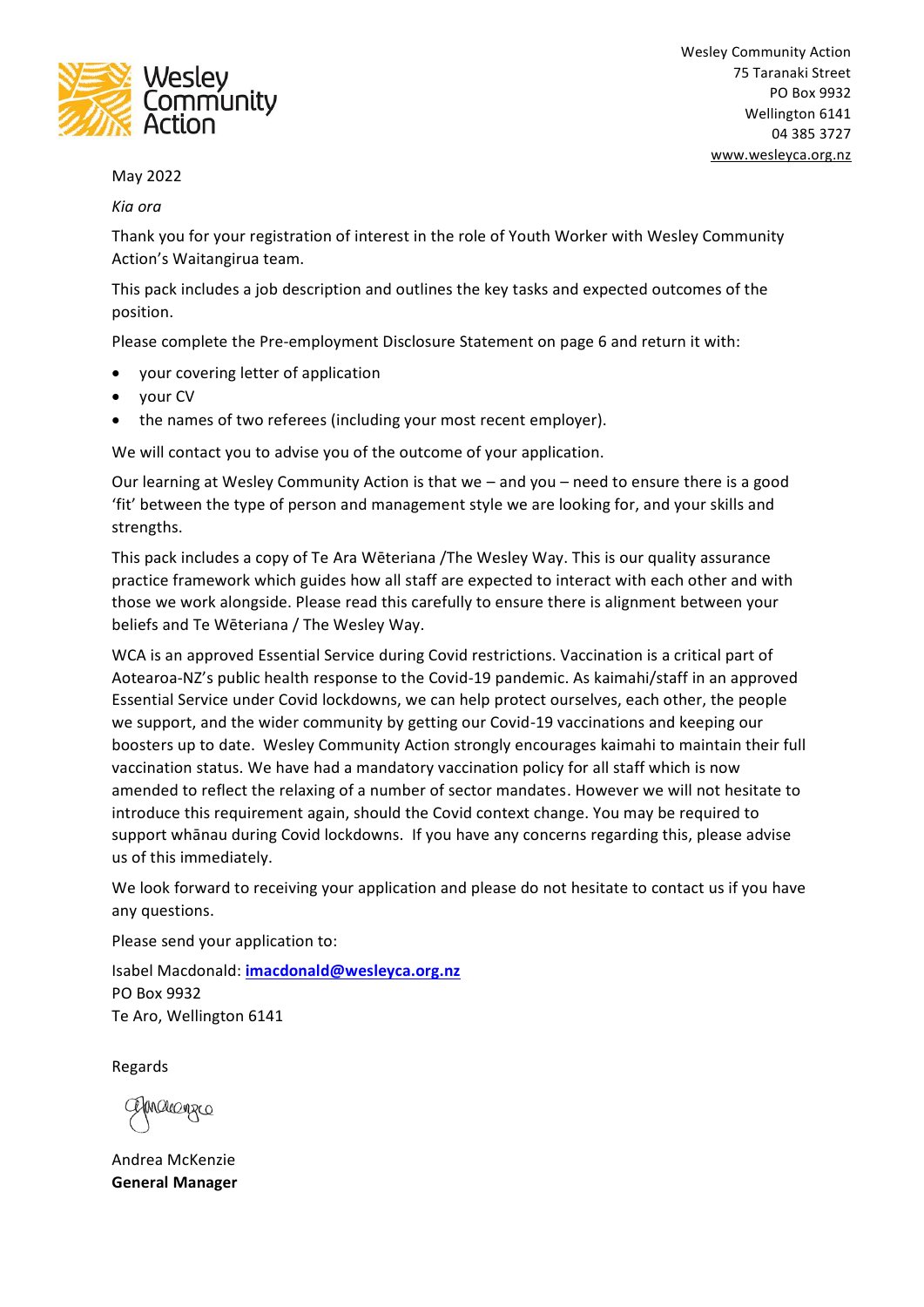### **Position description**

### **Youth Worker – Wesley Waitangirua (fulltime)**

*This position provides sound support for young people and includes a strong capacity to work alongside young males in the Porirua area.*

*The Youth Worker works alongside young people and their communities (school, whānau, training establishments), to assist them in identifying the barriers to their development, and develop strategies to address these.* 

*Key to this role is the development and provision of programmes that work with young people using a youth-development and strength-based approach.*

| <b>Responsible to:</b>        | Team Manager, Wesley Waitanigura                                                                                                                                                                                                                                                                 |
|-------------------------------|--------------------------------------------------------------------------------------------------------------------------------------------------------------------------------------------------------------------------------------------------------------------------------------------------|
| Important relationships with: | Young people and their families in the Porirua area<br>$\bullet$<br>Schools that young people attend<br>$\bullet$<br><b>Community Groups</b><br><b>Government Organisations</b><br>Youth networks<br>$\bullet$<br>Other Wesley staff including General Manager and<br>$\bullet$<br>Practice Lead |
| Hours:                        | 40 hours per week Monday to Friday with occasional evening<br>and weekend work, plus unpaid half hour lunch.                                                                                                                                                                                     |
| Location:                     | Wesley Waitangirua - 3 Niagara Street, Waitangirua                                                                                                                                                                                                                                               |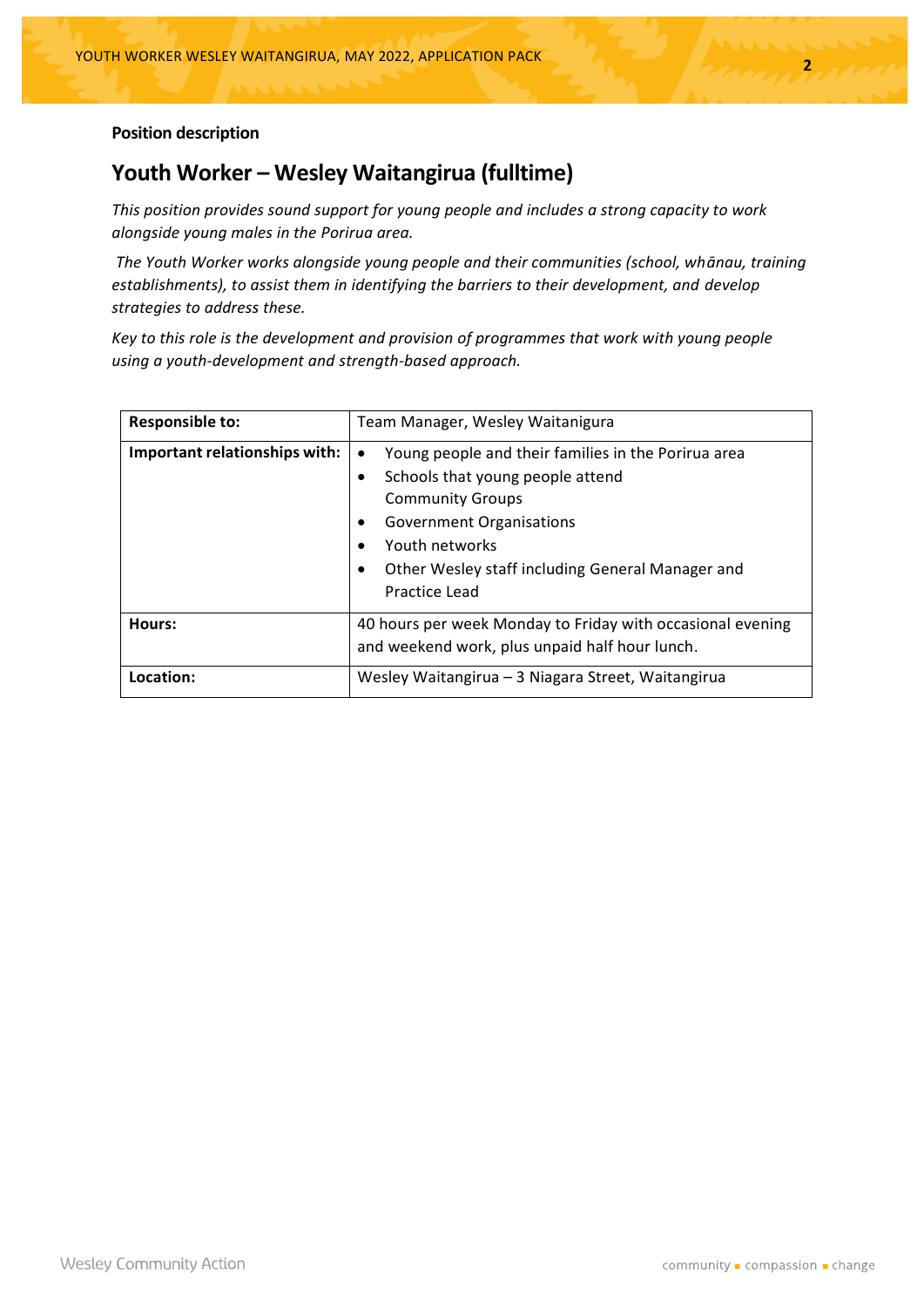# **Key tasks and expected outcomes**

| <b>Key tasks</b>                                                                                                                              | <b>Expected outcomes</b>                                                                                                                                                                                                                                                                                                                                                                                                                                                                                                                                                                                                                                                                                                                                                                                                     |  |  |
|-----------------------------------------------------------------------------------------------------------------------------------------------|------------------------------------------------------------------------------------------------------------------------------------------------------------------------------------------------------------------------------------------------------------------------------------------------------------------------------------------------------------------------------------------------------------------------------------------------------------------------------------------------------------------------------------------------------------------------------------------------------------------------------------------------------------------------------------------------------------------------------------------------------------------------------------------------------------------------------|--|--|
| Working alongside young<br>people and their families<br>to support them in the<br>development of positive<br>relationships and<br>connections | Young people are supported to identify and develop their<br>$\bullet$<br>strengths.<br>Young people are supported to identify and address issues that<br>$\bullet$<br>may impact on positive connections to school, whanau/families and<br>community<br>Whānau/Families of young people are aware of the work that is<br>$\bullet$<br>being done and feel engaged in this process<br>A strong relationship between schools, Families, community<br>٠<br>groups, government organisations and other Wesley services is<br>maintained through excellent service delivery based on<br>transparency.<br>Young people are aware of their progress through the Outcome<br>٠<br>Rating Scale (ORS) and Session Rating Scale (SRS) as a key<br>monitoring and engagement tool.                                                       |  |  |
| Develop services and<br>connections that help<br>support the development<br>of young people in<br>Porirua.                                    | Identifying individual and group programmes that will best respond<br>$\bullet$<br>to the needs of young people in Porirua.<br>Effective operation of after school and holiday programmes for<br>$\bullet$<br>young people that engage young people, are enjoyable and<br>challenging as well as beginning to address some of the issues<br>impacting on their well-being.<br>Young people value attending the after school and holiday<br>٠<br>programmes and feel safe and supported.<br>Whānau/Families have a sound understanding of the Waitangirua<br>٠<br>programmes.<br>Young people are better informed about youth services and<br>٠<br>programmes available for them, and have opportunities to feed<br>into design and planning of possible new programmes.                                                      |  |  |
| <b>Contribution to the work</b><br>of Wesley Waitangirua<br>staff team and wider<br>WCA.                                                      | The Wesley Waitangirua service is enhanced through the<br>$\bullet$<br>contribution of the youth services at Waitangirua.<br>A sound contribution is made to the WCA Community Team and a<br>٠<br>strong relationship is forged with Wesley Porirua family support<br>team.<br>A sound contribution is made to identifying any issues that impact<br>٠<br>on Health and Safety and strategies to address these.<br>All WCA team meetings are attended and contributed to<br>٠<br>(Waitangiura, Connect, Community meetings etc.)<br>To contribute to review of the youth worker role, and its key tasks<br>٠<br>to ensure those tasks continue to best serve the community.<br>Ensure any and all 'contract' deliverables are met and appropriately<br>٠<br>reported on.<br>Professional development is actively engaged in. |  |  |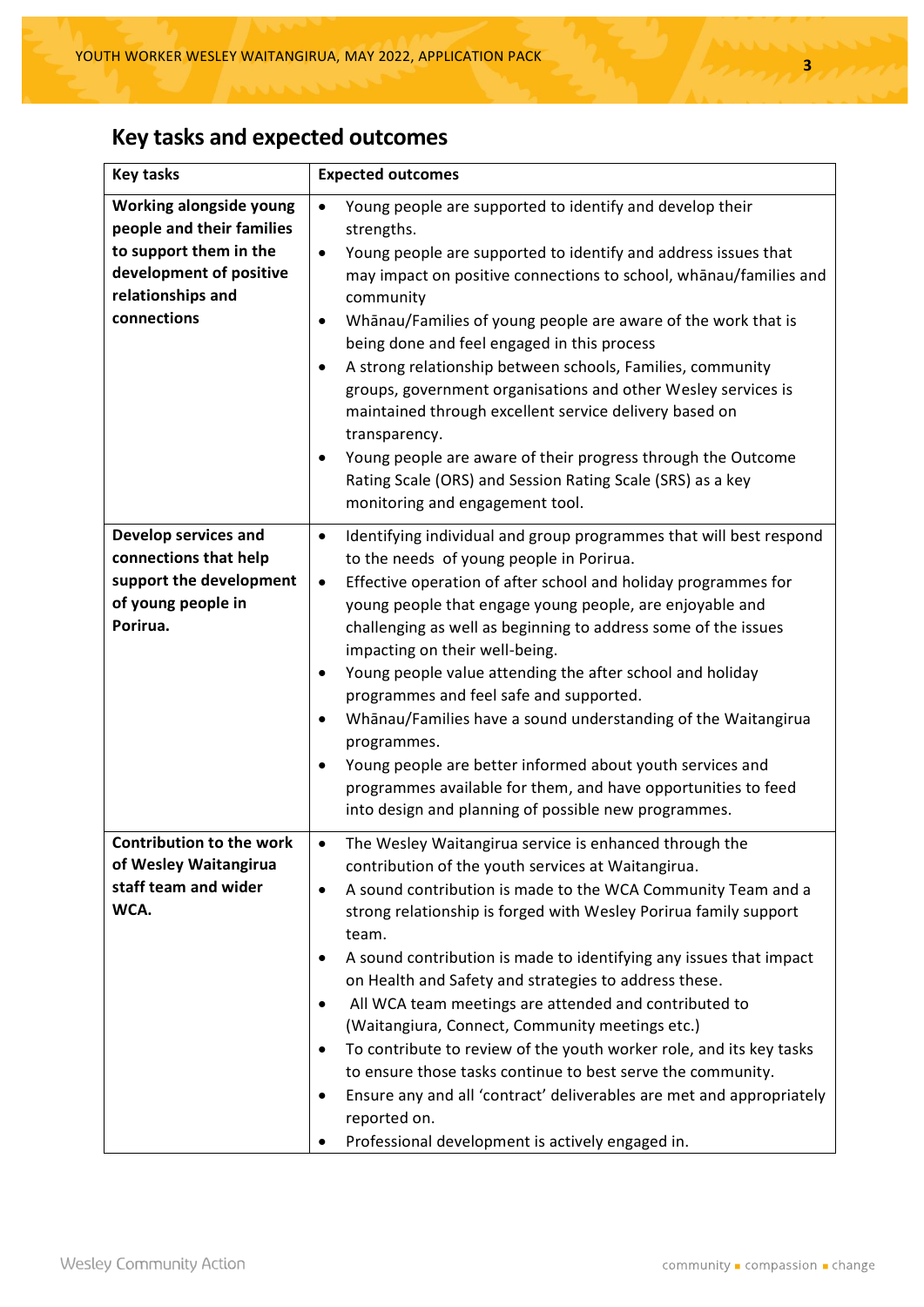|                                                                     | All principles of best practice (The Wesley Way) and youth<br>$\bullet$<br>development are adhered to.                                                                                                                                                                                                                                                                                                                                                                                                                                                                                                                                                                                                                                                                                                                                                                      |
|---------------------------------------------------------------------|-----------------------------------------------------------------------------------------------------------------------------------------------------------------------------------------------------------------------------------------------------------------------------------------------------------------------------------------------------------------------------------------------------------------------------------------------------------------------------------------------------------------------------------------------------------------------------------------------------------------------------------------------------------------------------------------------------------------------------------------------------------------------------------------------------------------------------------------------------------------------------|
| <b>Community Development</b><br>and Social Justice                  | The Porirua community know that Wesley Waitangirua will actively<br>$\bullet$<br>listen to what the community is saying - they are consulted prior to<br>service development and are involved in the ongoing monitoring of<br>their goals and aspirations.                                                                                                                                                                                                                                                                                                                                                                                                                                                                                                                                                                                                                  |
| Administration                                                      | All reports are submitted to the team leader on time and at a<br>$\bullet$<br>professional standard.<br>Line supervision with the Team Leader are to be on a regular basis<br>$\bullet$<br>The Wesley Waitangirua office operates in an efficient manner with<br>$\bullet$<br>the community knowing that it is a service that does what it says it<br>will do.<br>All internal WCA policies are actively implemented to support the<br>$\bullet$<br>best outcomes possible<br>The required data is collected and reporting requirements to WCA<br>$\bullet$<br>through the Team Leader are met<br>Regular evaluation of programmes occurs and includes gathering<br>$\bullet$<br>feedback from young people and others, and this data to inform<br>future programme development.<br>All relevant data is gathered and filed in a respectful and<br>٠<br>appropriate manner. |
| Any other duties as<br>discussed and agreed<br>with the team leader | WCA Waitangirua staff are viewed as being flexible and willing to<br>consider how they can help in realistic and tangible ways and<br>contribute to the wider teams achievements in the community.                                                                                                                                                                                                                                                                                                                                                                                                                                                                                                                                                                                                                                                                          |

# **Ideal person specification**

The ideal person for the youth worker position will have:

- High self-motivation.
- Experience of delivering youth-led programmes.
- Experience and skills (ideally supported by relevant qualifications) in working with young people, both individually and in groups
- Sound knowledge of the Porirua community.
- Strong communication skills (written and oral)
- Ability to work cross-culturally, working respectfully and sensitively
- A commitment to working co-operatively and supportively within a team environment
- Ability to develop and maintain respectful relationships with a wide range of organisations.
- A commitment to positive social change that encompasses, a strength-based approach, applying the Treaty of Waitangi and holistic practices
- Full drivers license
- Will successfully pass Police and Oranga Tamariki vetting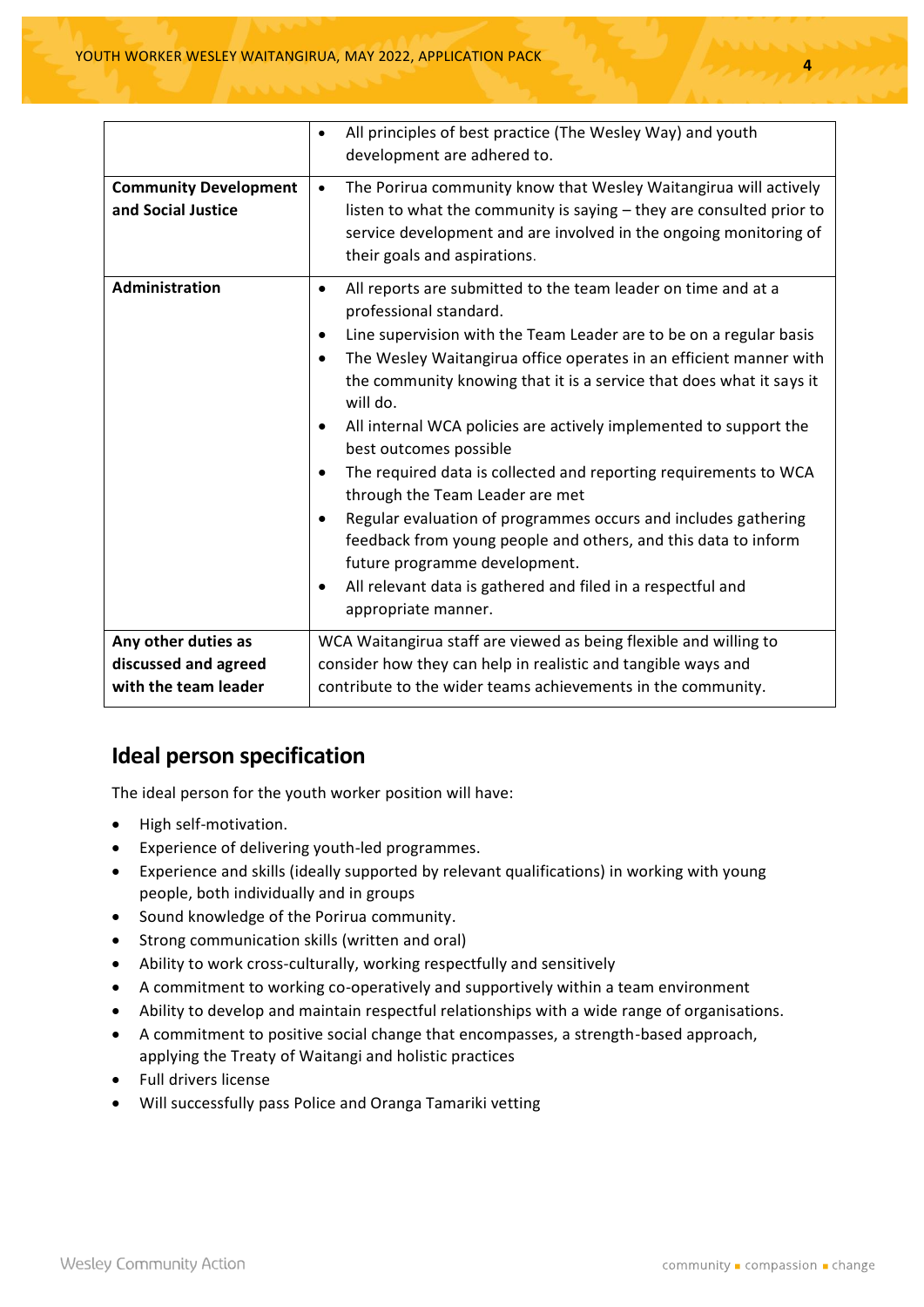# **How we work: Te Ara Wēteriana / The Wesley Way**

Te Ara Wēteriana / The Wesley Way is the heart of our work. It's based on the belief that people are the experts in their own lives. We support them to identify their strengths and skills and the changes they believe will allow them to have a better life.